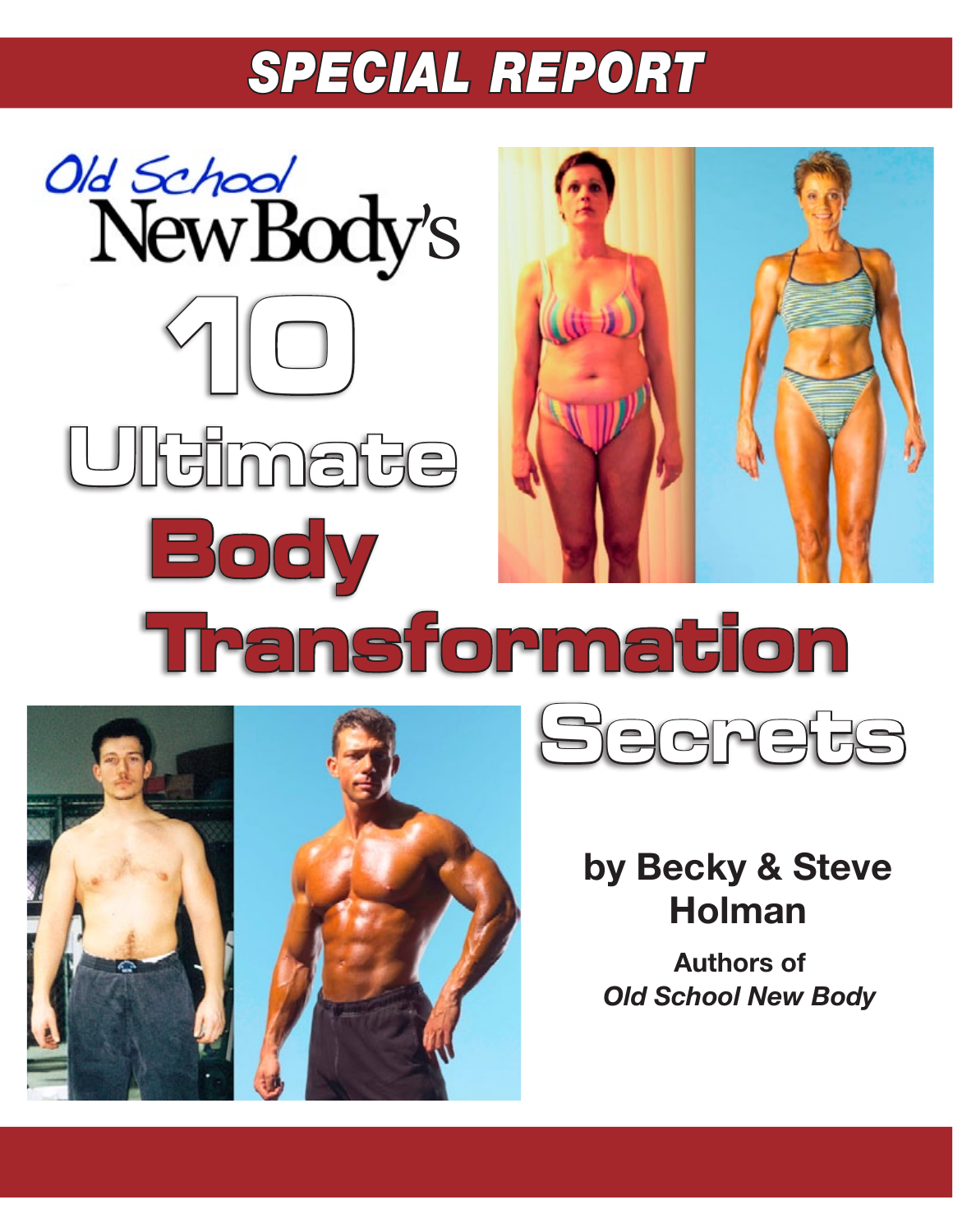*Old School New Body's 10 Ultimate Body Transformation Secrets* was written to help you achieve a lean, healthy muscular body, a more youthful appearance and a happier, sexier disposition with sensible tips and strategies. Proceed with the suggestions in this e-book at your own risk.

Cover models: Becky Holman and Jonathan Lawson

Before photos by Steve Holman

After photos by Michael Neveux

Photography by Michael Neveux

Copyright © 2012 by Homebody Productions All rights reserved.

The material in this document may not be reproduced in whole or in part in any manner or form without prior written consent from the publisher.

**Homebody Productions,** P.O. Box 2800, Ventura, CA 93002

#### [www.OldSchoolNewBody.com](http://intop2q.osnb12.hop.clickbank.net/)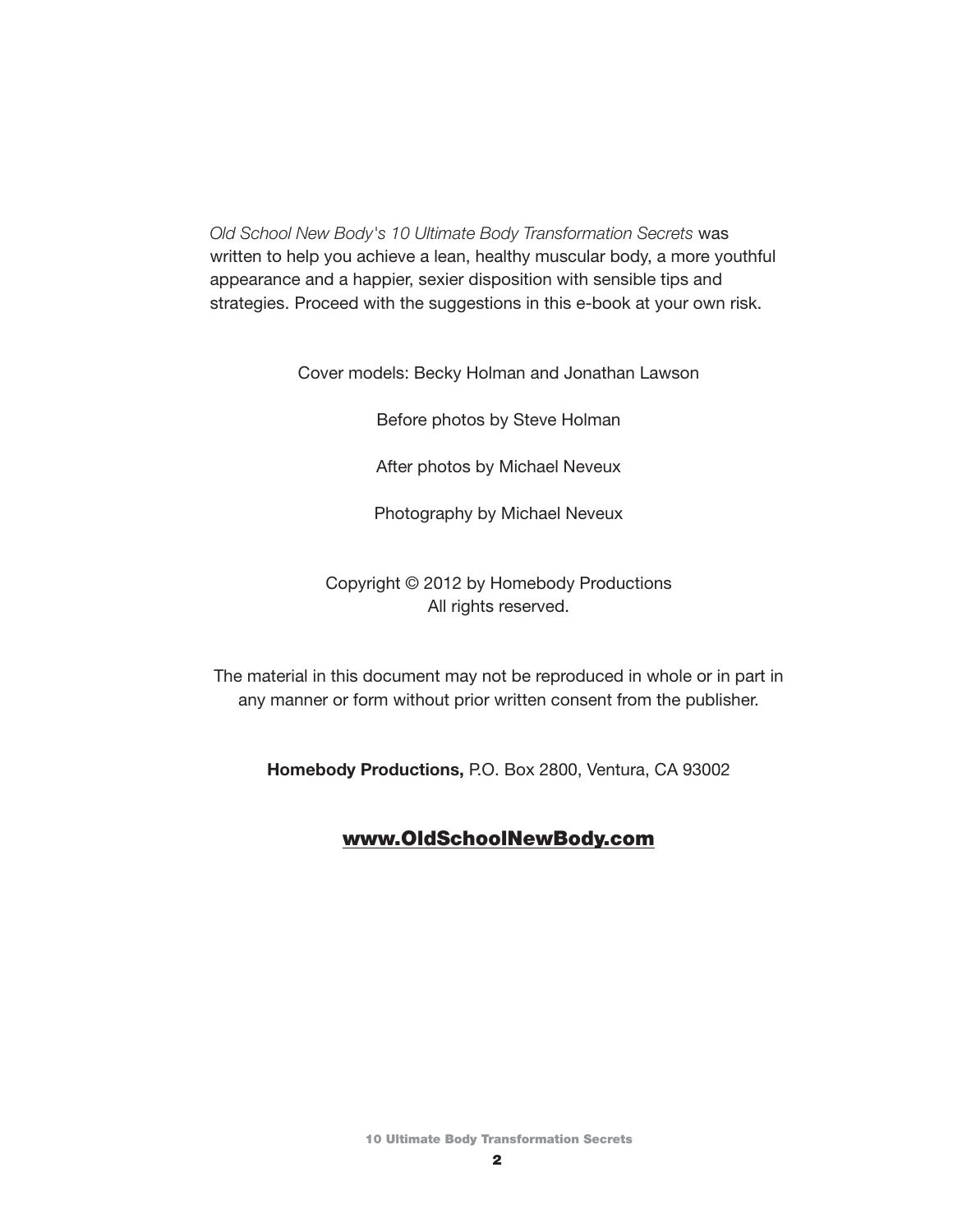### **INTRODUCTION**

So many people want and need a physical makeover—a total-body transformation. And so many people have made resolutions to make it happen. But the usual result is that they fall flat, some after only a few weeks! Why is it so difficult for so many?

Is it lack of motivation? Is it weak will-power or lack of discipline? Those can contribute, but the real culprit is misinformation. People just don't know the fastest methods, or tactics, if you will, to make their body-transformation efforts a rousing success—and that's a darned shame!

But looking great is only part of it, as you'll see. We're convinced that if more people exercised correctly—it doesn't take as much as you think and ate right *most of the time*, our health-care and obesity crisis in this country would be nonexistent. In fact, many doctors would have to get part-time jobs because there wouldn't be enough business.

But we're getting ahead of ourselves. Let's get to the "secrets" that can get you healthier and in fantastic shape, tips you can use to literally transform yourself!

> *—Becky and Steve Holman authors of Old School New Body*



10 Ultimate Body Transformation Secrets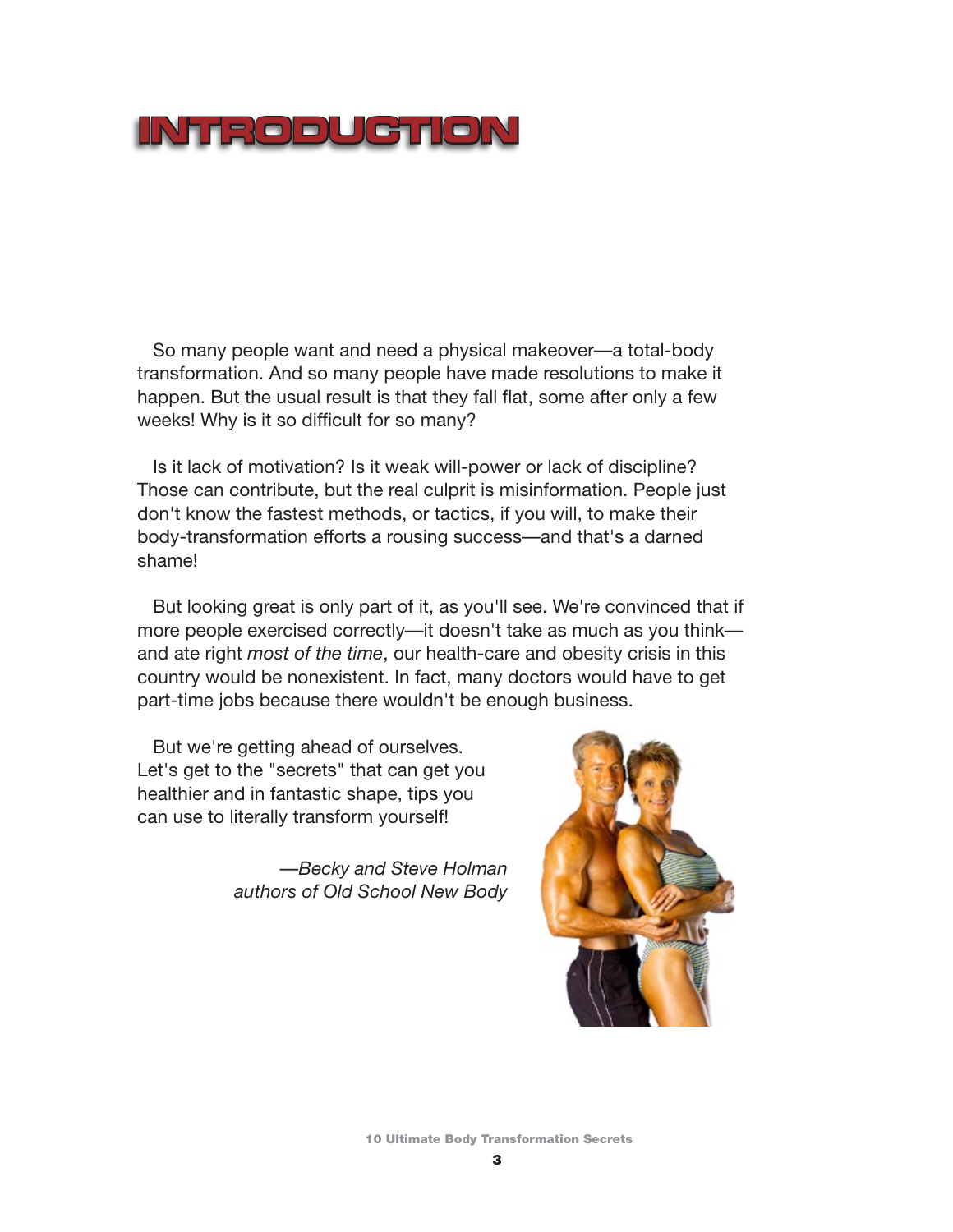

Carbohydrate foods include anything with sugar—cake, pasta, bread, pastries, candy, ice cream and even fruits and vegetables. Those all convert to glucose after you eat them.

The glucose you get from carbs is an energy substrate. It's either burned for energy immediately or it goes to one of two storage spots:

1) Your fat cells

2) Your muscles and liver (more on how to get it to go here instead of your fat cells on the next page)

Luckily vegetables only have a few grams of carbs per serving, so the glucose load is inconsequential. You can eat as many vegetables as you want without fat storage.

Fruit is a bit more dangerous when it comes to adding body fat, but not much. And a serving or two a day has health benefits. Fruit has fiber, which slows its digestion. That's important because you get only a limited insulin response from a serving of fruit....

Insulin is what makes simple carbs, like desserts, bread and pasta and even fruit juice and potatoes—so dangerous: insulin. That is a fatstorage hormone that surges when simple sugar hits your system.

The bottom line: You should indulge in vegetables, eat fruit in moderation and avoid simple sugar most of the time (infrequent splurges are fine).

You should also create a glycogen deficit in your muscle so most of the carbs you eat go there instead of your fat cells...

*—————— You should indulge in vegetables, eat fruit in moderation and avoid simple sugars most of the time (infrequent splurges are fine).*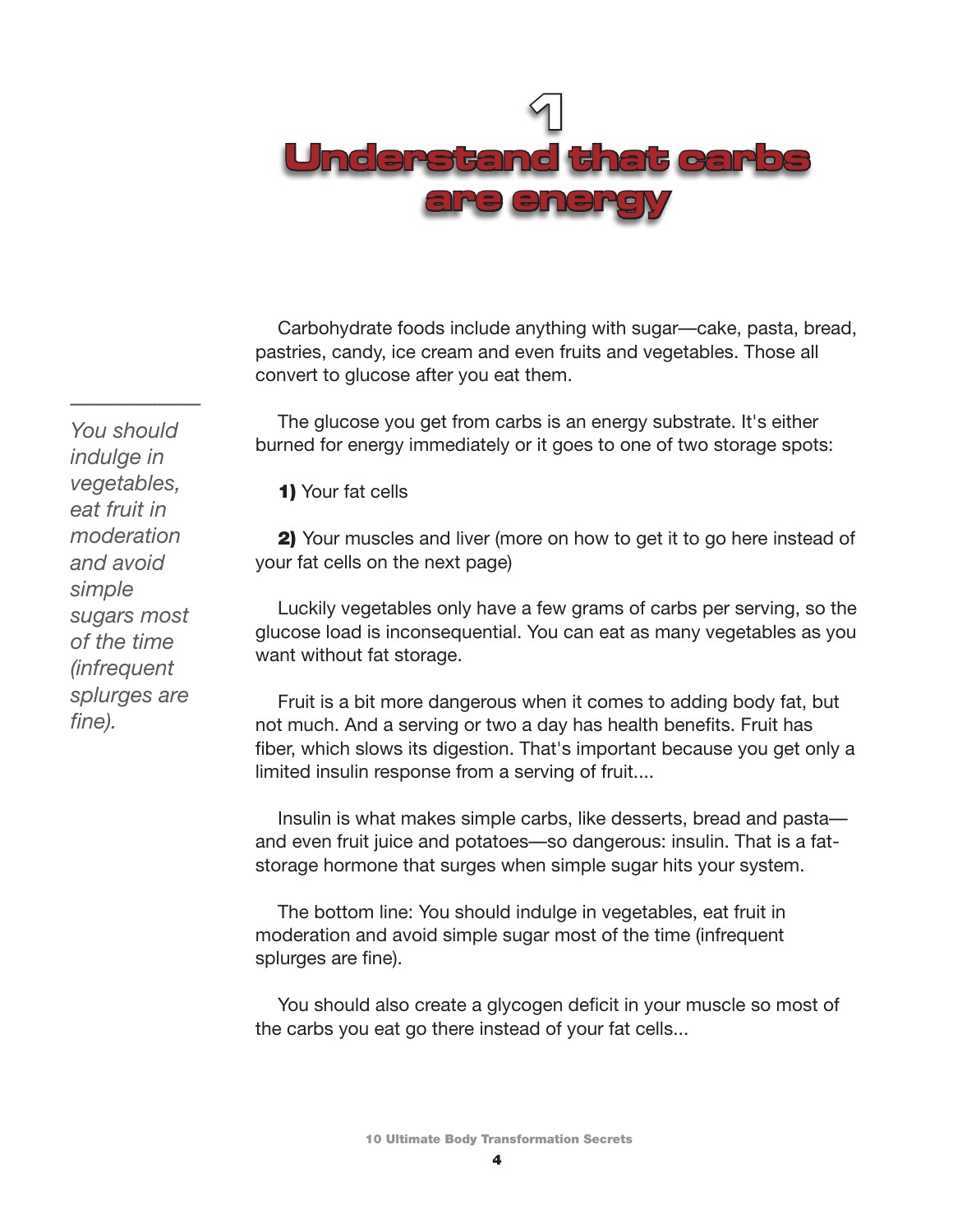

Many people walk for exercise; however, that does *not* produce a glycogen deficit (remember, glycogen is energy stored from carbs). Not to get too technical, but walking uses slow-twitch fibers, which do not burn off a lot of carb energy. What are the numbers?

Walking a mile burns about 80 calories, which translates into 20 grams of carbs you burn from your bloodstream—if it's there to be used. If it's not, you can burn a smidgen of bodyfat for energy and even some muscle if your body is in starvation mode from not eating for hours.

Yes, 20 grams may sound like a decent amount, but is it really? Well, one medium cake muffin has 24 gram of carbs. Uh oh. How about a cup of cooked pasta? You're looking at about 40 grams, so you'd have to walk two miles to burn off that small amount.

That may sound discouraging. But a big part of the solution is weight training. By working your muscles with moderate-weight, high-musclefatigue lifting that we recommend in *Old School New Body*, you train fast-twitch muscle fibers and accomplish three fat-burning goals:

1) You deplete the muscles you work and your liver, to a degree, of glycogen. That means the carbs you eat after go to replenishing those stores. In other words, after a proper weight-training workout the carbs you eat go to your muscles and liver *instead of your fat cells*.

2) You create small fissures in muscle fibers which require repair. That repair process takes place after your workout as you recover—and the process boosts your metabolism. Studies show that as your body "fixes" weight-trained muscles, it burns body fat for energy. Nice!

3) Proper weight training, such as the F4X system in *Old School New Body*, boosts growth hormone, which is a potent fat burner as well as an anti-aging compound.

*After a proper weight-training workout, like F4X, the carbs you eat go to your muscles and liver instead of your fat cells.*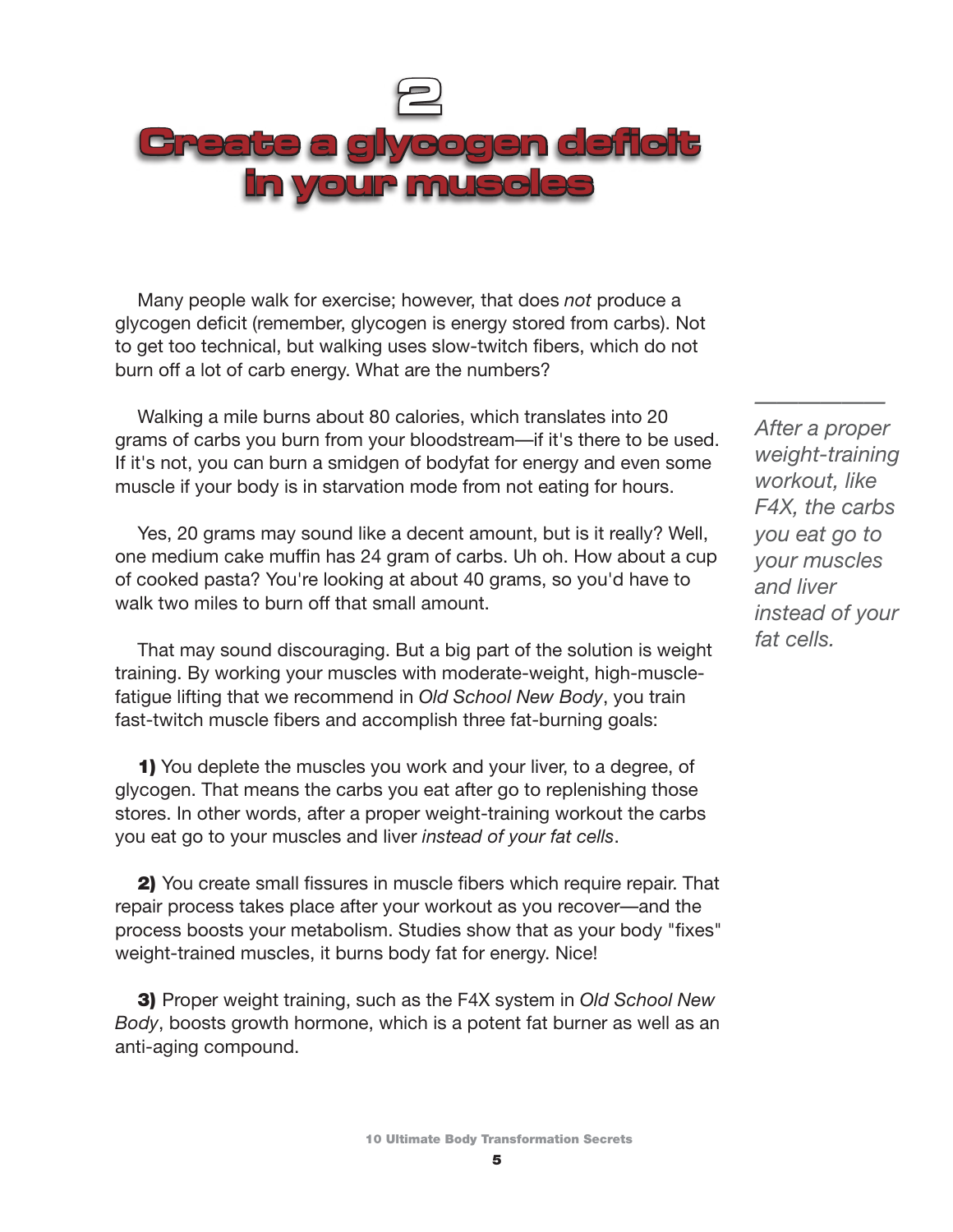

Weight training is great at depleting muscles of glycogen, giving the carbs you eat a better place to go instead of stuffing your fat cells. But to burn the most body fat possible during exercise you also must create an oxygen debt.

That means you need to huff and puff a bit because body fat is burned best in the presence of oxygen. That's where the term "aerobics" comes from—it means "with oxygen to the muscles."

It's why you see so many people on treadmills trying to burn fat. But if you use our method of weight training—F4X which requires moderate weights and short rests between sets—you will get breathless and raise your heart rate at every workout.

So F4X workouts not only produce the important glycogen deficit, but they also provide a potent fat-burning aerobic effect as well.

Yes, you can enhance fat burning by doing some extra cardio work, but many people find that it's not necessary with the F4X method. F4X gives you muscle stimulation as well as cardio, or aerobic, effects at three quick sessions a week.

If you choose to add straight cardio to your transformation strategy to speed up your leaning-out process, the best time to do it is right after a weight workout. Why? The weight training burns off all of the glycogen floating around in your bloodstream. That means moving to moderate cardio work right after weight training will have you tapping into your fat store almost immediately.

You can also do cardio work on your off days from the gym. While it doesn't burn off a lot of sugar, it can help tap some bodyfat and improve your heart health even more.

*—————— F4X workouts not only produce the important glycogen deficit, but they also provide a potent fatburning aerobic effect as well.*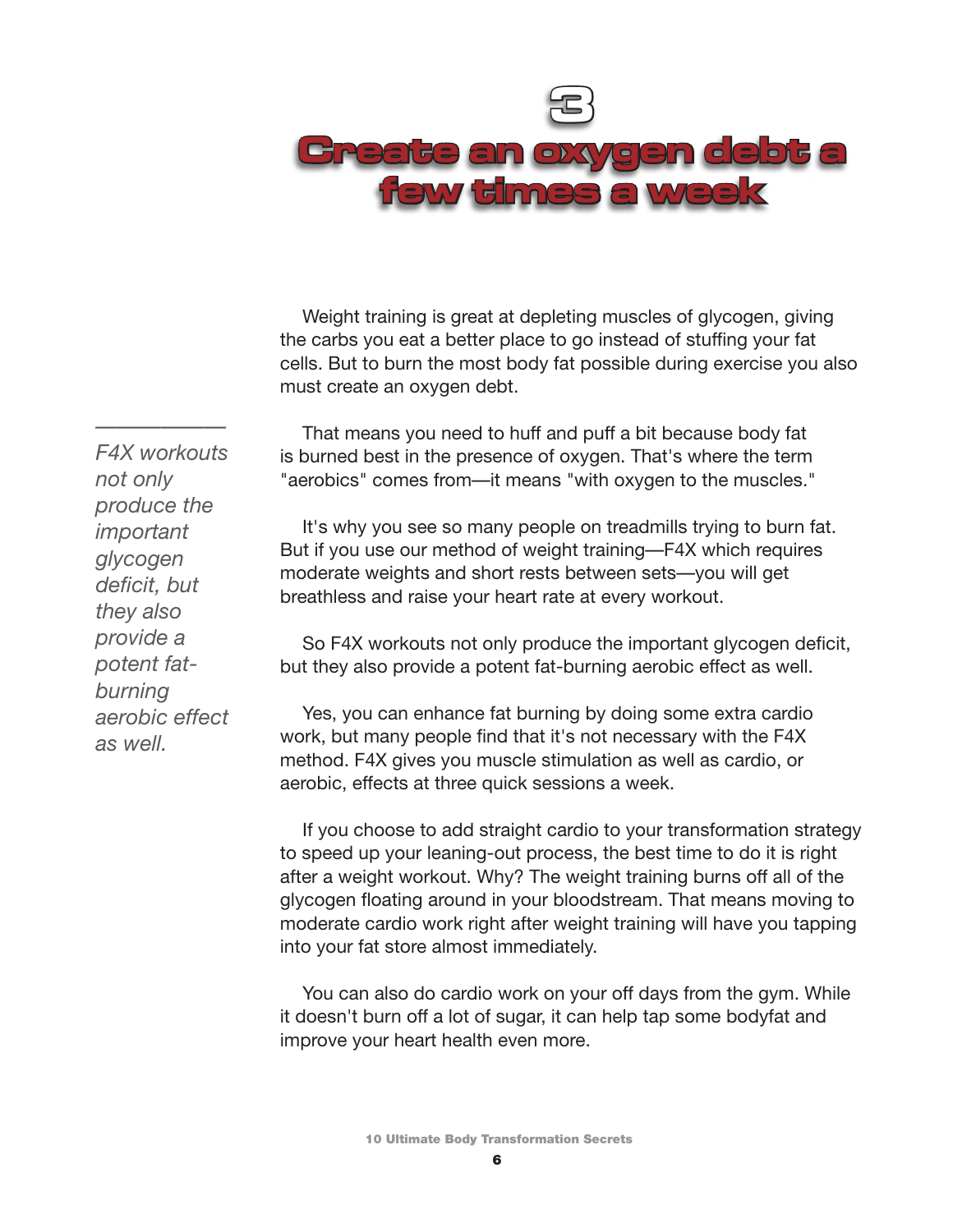

Most people think they get enough protein—but they don't. The turnover of cells in your body is immense, and the building blocks of those cells is protein.

Even sedentary couch potatoes need protein to fuel that cell turnover. And if you exercise, your need for protein increases in order to repair muscles.

But there's more to getting protein than rebuilding. It's also been shown to relieve hunger quickly. Yep, protein at a meal will help quench your appetite faster and keep you satisfied longer so you don't have the urge to splurge.

What are acceptable protein foods? Plain greek yogurt is excellent. Also, nuts, cottage cheese, lowfat cheese, 2 percent organic milk, turkey, chicken, fish and eggs.

Getting more protein is especially important as you age because your ability to assimilate and use the amino acids in protein diminishes the older you get.

For building-block insurance we highly recommend a small protein shake midmorning and mid-afternoon when you can swing it. Blend it up the night before and pour it into a plastic quart container. Simply shake it up and drink half in the morning and the other half around 3 p.m. or so. You'll have more energy and no hunger.

Straight whey protein is fine, but we suggest getting a powder that contains a protein array—whey as well as micellar casein and egg protein. That mix will give you a variety of sources, which is best for health and well being, as well as rebuilding. [See our O*ld School New Body* e-book for specific recommendations and daily diets.]

*There's more to getting protein than rebuilding. It's also been shown to relieve hunger quickly.*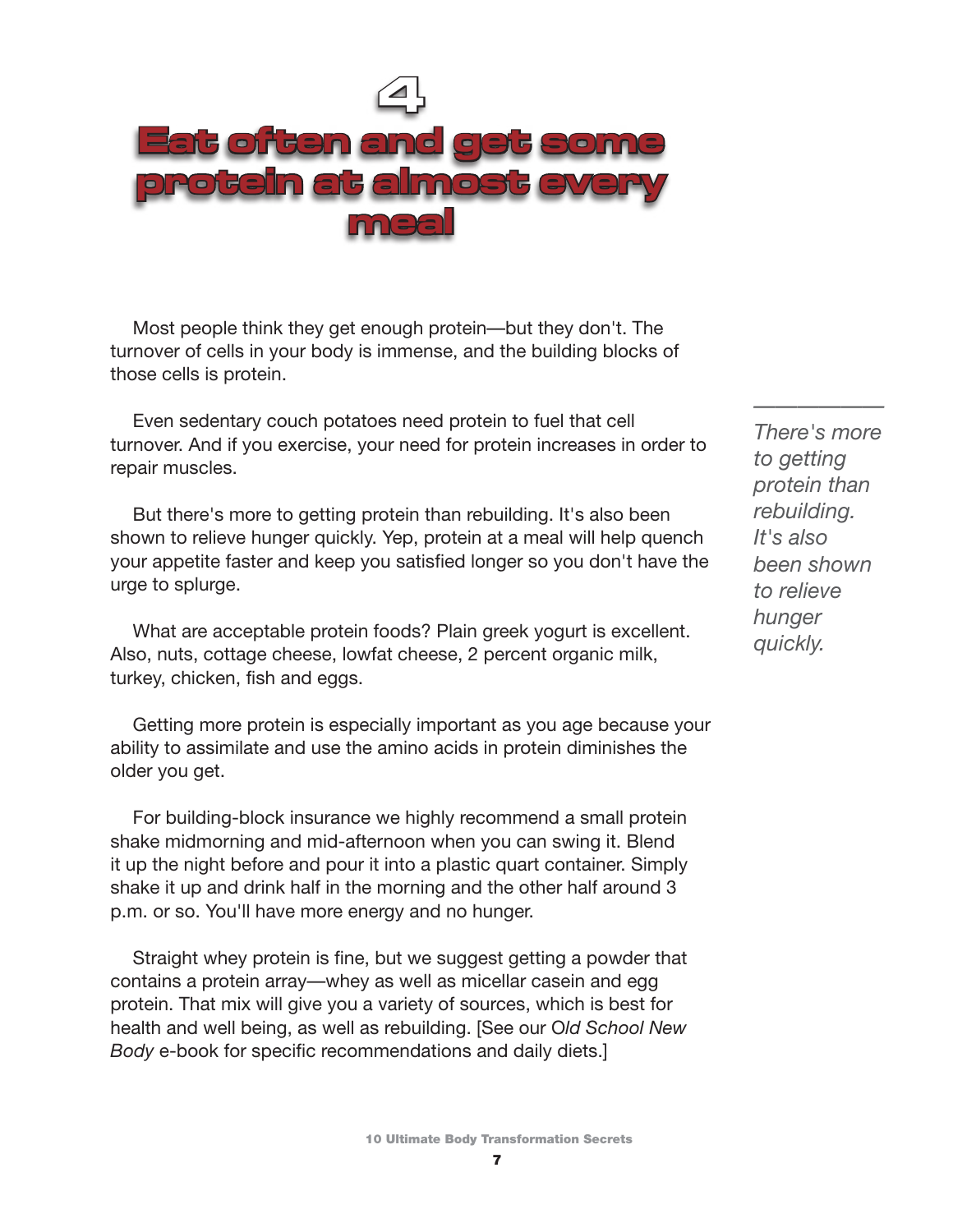

When it comes to exercise, most people think more is better. No, no and no! Overdoing exercise—either too long or too hard—can have two detrimental effects...

1) Your cortisol skyrockets. Cortisol is a stress hormone that encourages eating binges and body fat storage. It can also cause your body to burn muscle tissue for energy. Less muscle, more fat—not good! Working out too long and/or too hard extreme weights overstress joints—causes cortisol release.



#### 2) Your motivation eventually

**plummets.** One of the biggest mistakes people make when beginning a body transformation is getting too gung-ho. They work out six days a week and drastically reduce their calories. That results in loss of motivation (not to mention a cortisol spike). It's why so many people quit before they see results.

The key is to gradually ramp up your training challenges. We provide a break-in protocol in *Old School New Body*, and then you cruise into full F4X training. As we said, it's short moderate-weight, high-musclefatigue workouts—so you don't shoot up your cortisol and shoot down your motivation.

Your workouts should be short yet challenging, leaving you wanting more. They should not be draining to the point of exhaustion. And they should be short enough with condensed F4X training to trigger a growth hormone surge. Remember, GH is the fat-burning, anti-aging hormone.

By the way, cortisol is the agonist to growth hormone. Cortisol smothers GH like a wet blanket on a camp fire. You wan to minimize your cortisol and maximize growth hormone.

*Your workouts should be short yet challenging, leaving you wanting more—not drained to the point of exhaustion.*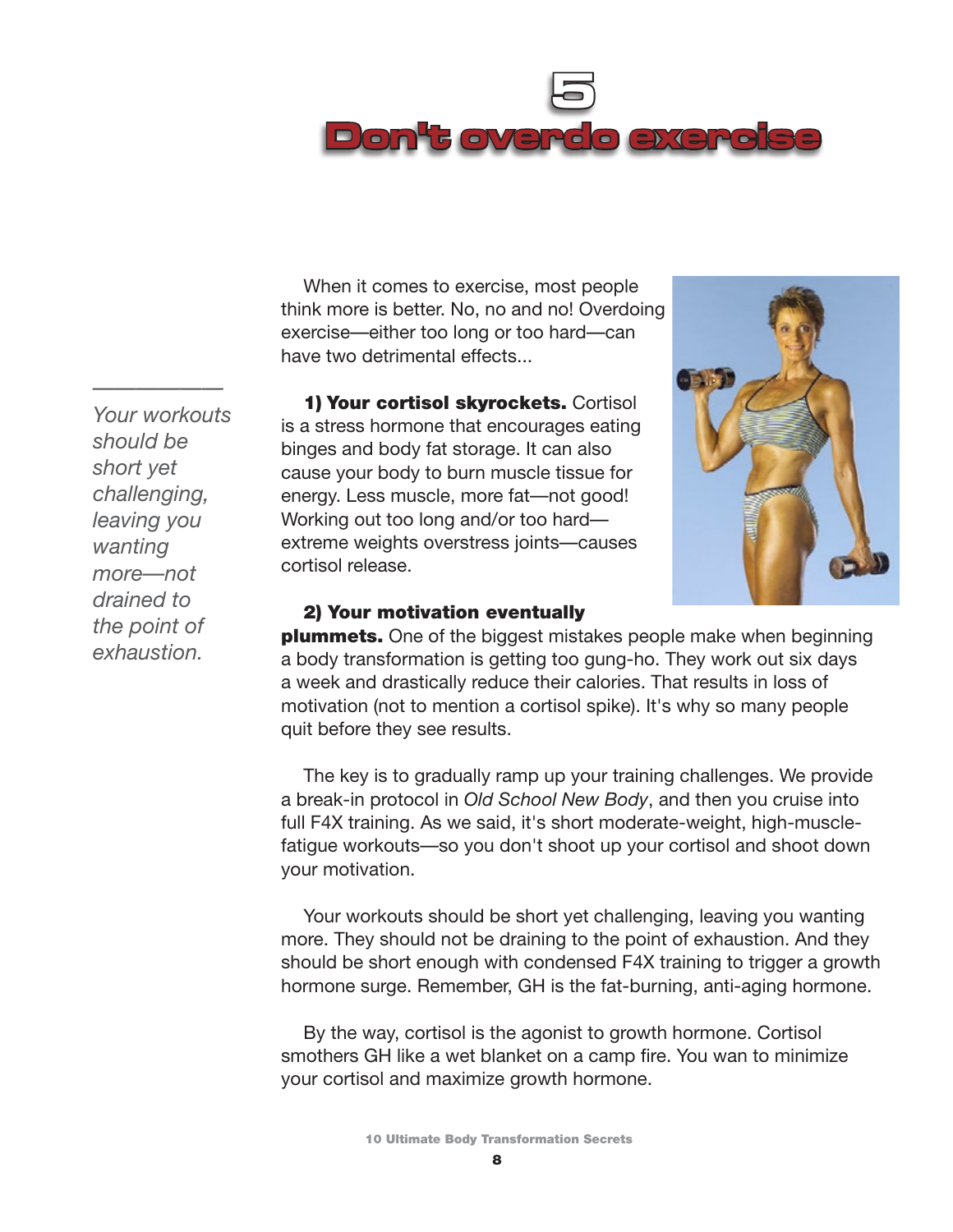

We mentioned eating small, protein-charged meals often to keep your appetite under control and fuel recovery from exercise. We like four to six smaller meals, including protein shakes, a day spaced fairly evenly apart.

Eating small meals throughout the day also keeps your metabolism stoked, especially if you include protein. Protein has a higher energy cost, or greater thermogenic effect, than either carbs or fat. What does that mean?

As we explain in *Old School New Body*, it simply takes more energy to digest protein, so a bit more protein in place of carbs creates an almost instant fat-burning effect. Most Americans eat a diet that it more than 60 percent carbs—and most of those are bad insulin spikers.

Protein also helps you build muscle, and muscle has a higher energy cost than body fat. That means the more muscle you have on your body, the more you can eat without getting fat—because your muscles need fuel just to subsist.

Non-insulin-surging carbs are important too, and in *OSNB* we explain how slight manipulations in carb-to-protein ratios can increase fat burning significantly.

Remember, getting protein often will rev your metabolism, help repair your muscles and increase your fat burning.

Also, working out with the F4X method triggers slight trauma in the myofibril strands in the muscle fibers. You get that using the repetition cadence we recommend with a challenging, but not heavy, weight one second to lift and three seconds to lower. Maintain that tempo on every repetition, and you'll get some microtrauma and increase your metabolism as your body repairs your muscles.

*—————— Eating small meals throughout the day keeps your metabolism stoked, especially if you include protein.*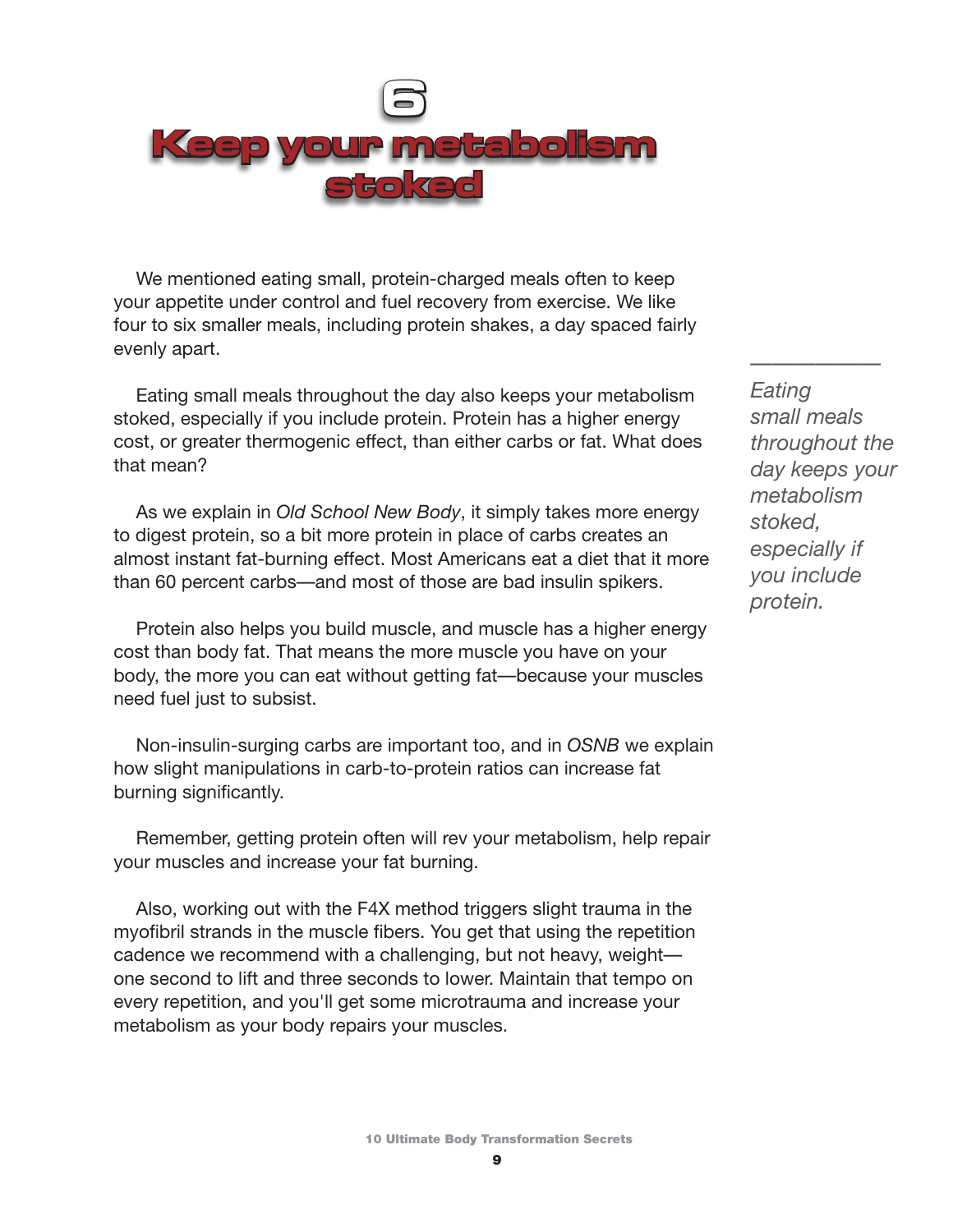

In case you haven't heard, breakfast is the most important meal of the day—and that's especially true when you're trying to lean out and transform your physique.

One of the big reason relates back to #6 breakfast, with the right composition, increases your metabolism. After an eight-hour fast—if you didn't sleepwalk and raid your fridge—your body is primed for nutrients when you awaken. If you don't eat breakfast, your body thinks it's starving...



What you eat is also very important. Obviously a big bowl of Captain Crunch is a sugar-filled breakfast that shoots up your insulin, increases fat storage, lowers your blood sugar quickly and produce ravenous hunger within an hour or so. That's because insulin rapidly lowers your blood sugar so your hunger increases only an hour or so later.

A good breakfast should consist of slow-releasing carbs, like oatmeal, and some protein, such as eggs. The fat in the eggs is also important because studies show that it improves "metabolic flexibility."



Jacob Wilson, Ph.D. and Gabriel Wilson, Ph.D., found that when you get some fat in your first meal of the day, you are better able to burn fats and carbs throughout the day. A high-carb breakfast, on the other hand, produces "metabolic inflexibility as well as more fat gain and insulin resistance." (See *Old School New Body* for our sample breakfast meals that can help you blast off more body fat.)

*if you don't eat breakfast, your body thinks it's starving. Starvation mode means a slower metabolism and throwing muscle into the energy furnace.*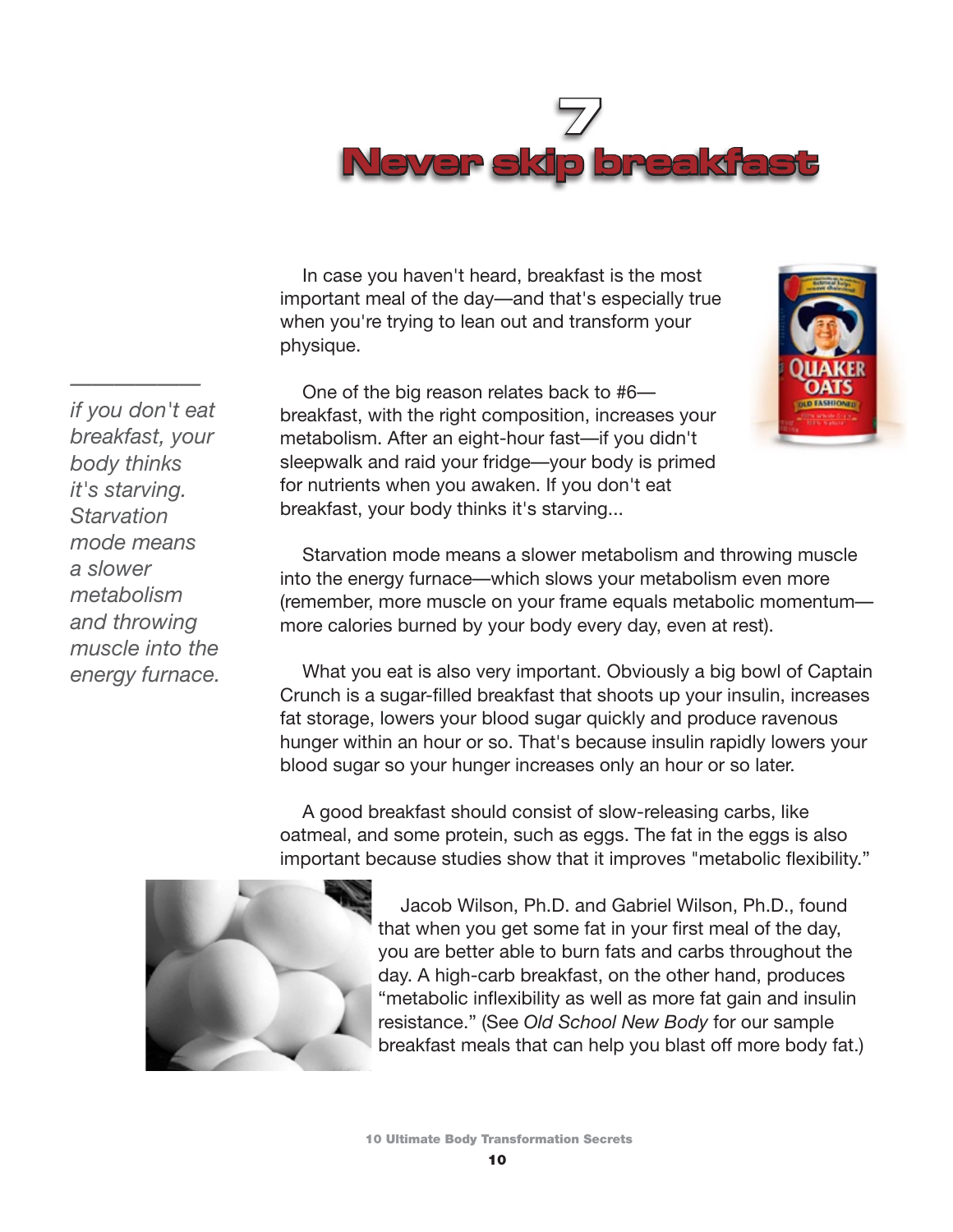

"I drink plenty of water!" Do you? Becky carries around a bottle of water in her purse everywhere she goes. She is constantly sipping from it and refilling it.

Steve has a huge glass filled with water at his desk and is sipping and refilling it throughout the day. Plus, all the water means he is up heading to the bathroom often, which is good for stoking the metabolism (new studies show it's detrimental on metabolism as well as posture and blood pressure to sit for extended periods without getting up, so frequent pee breaks are good).

The water itself also can increase your metabolism, especially if it's cold water. Throw a couple of ice cubes in if you can because the colder it is, the more energy it takes your body to heat it to body temperature so it can do its hydrating duties.

One of those duties is flushing your body of toxins. Did you know that your body stores a lot of toxins in body fat? When your body is burning off fat, toxins are released into your system. Drinking water will help dilute it and carry it through your filtering system efficiently so no complications occur.



How much water do you need? That can depend on the room or outside temperature, how much you sweat, if you perspired a lot during a workout or worked in the yard, etc. A good rule of thumb is to drink close to a gallon of water a day, as often as possible.

Carry water with you always—even when you go to the grocery store. Oh, and hydrated skin makes you look much better with fewer "laugh lines" (wrinkles).

*Water itself can increase your metabolism, especially if it's cold water. Throw a couple of ice cubes in if you can.*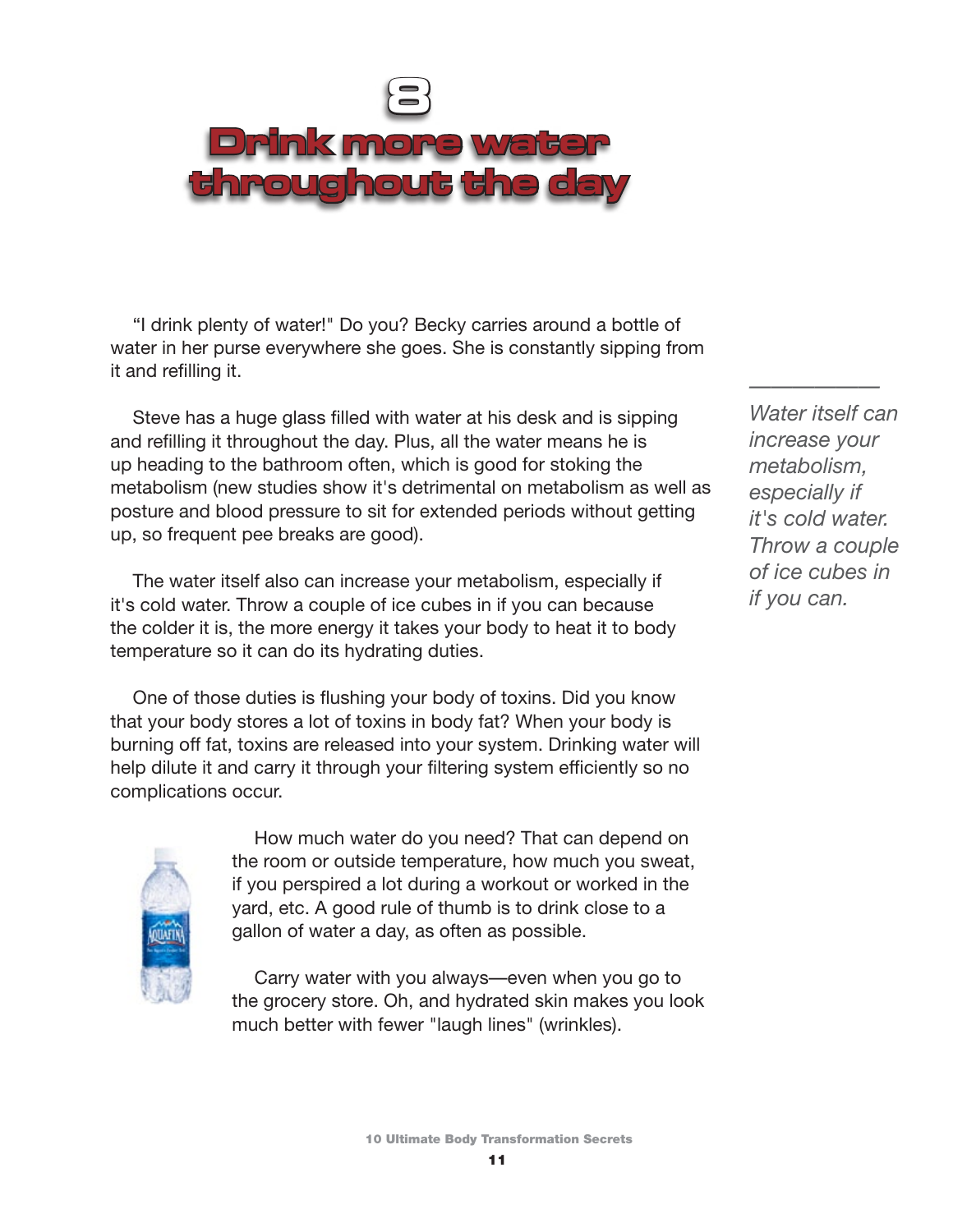

The research has been pouring in: Disrupted sleep can make you gain body fat, impair your immune system and cause hormonal imbalances that can throw your body out of whack.

Sound sleep every night is so very important to your transformation goals that if you have sleep problems, you must remedy them immediately. The first few hours of sleep is also when your body releases growth hormone. As we said, GH speeds fat loss, boosts your immune system and also has multiple anti-aging benefits.

If you have trouble sleeping, you may want to try a calciummagnesium supplement before you hit the hay.

We also encourage the use of a small amount of caffeine before workouts—unless it disrupts your sleep at night (caffeine usually takes about six hours to move completely out of your system, so don't get it too late in the afternoon).

What's so great about caffeine? Well, it obviously gives you an energy boost, and studies show that it can help your muscles contract harder for better stimulation at your workouts, but that's not the best part....

Studies also show that it helps your body mobilize fat for fuel at a faster, more efficient rate.

One reason our *Old Shcool New Body* F4X training works so well at getting you lean is that its short rests between sets fortify the mitochondria, the energy powerhouses of cells where fat is burned.

Caffeine can supercharge that mitochondrial activity so you burn fat fast. (As we said, if you have an aversion to it or it disrupts your sleep, do not use it). We like one cup of coffee before our workouts.

*The first few hours of sleep is when your body releases growth hormone, which speeds fat loss, boosts your immune system and has multiple anti-aging benefits.*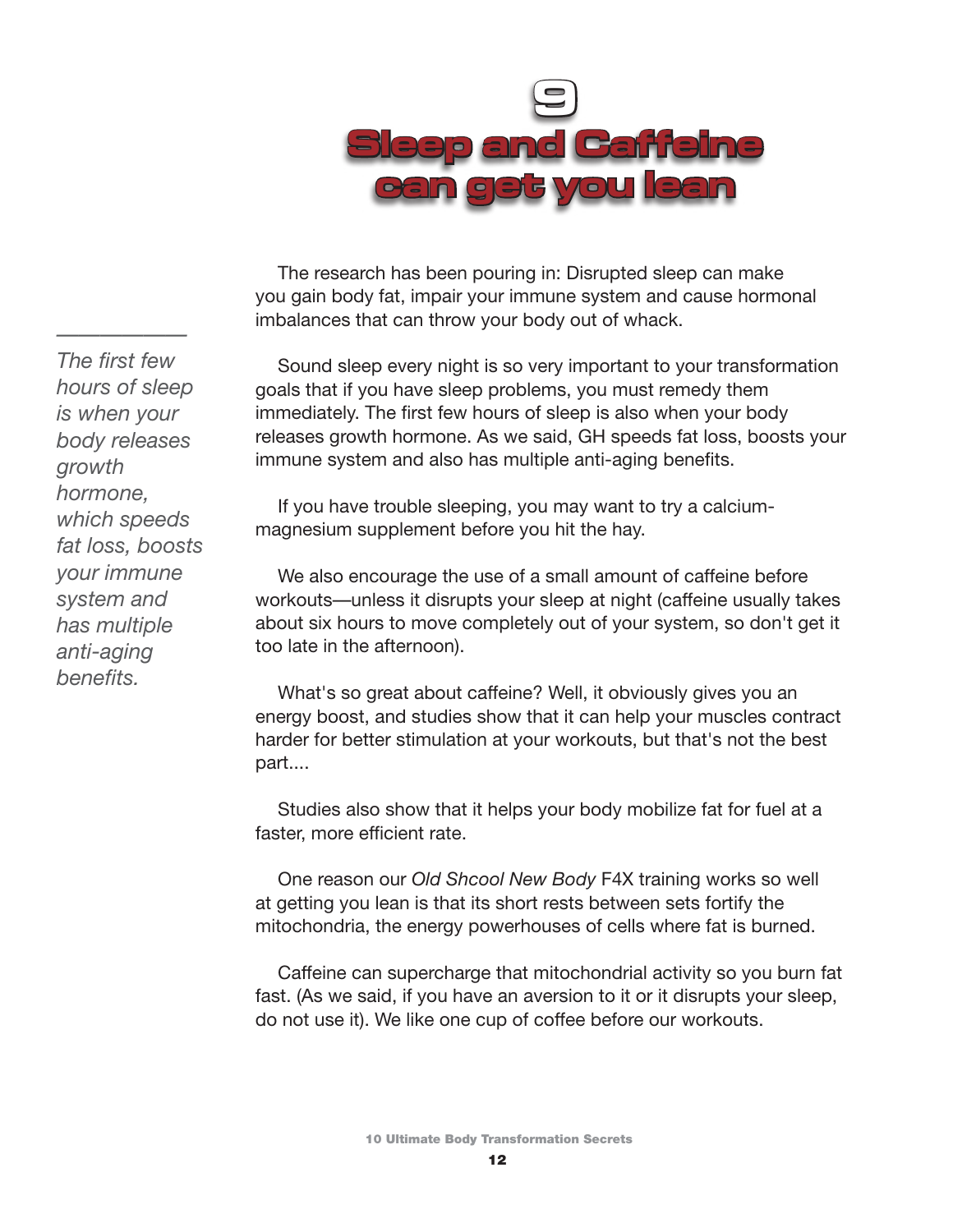

"I don't eat that." That simple phrase may be one way to stay on track with your clean eating.

In a recent study 80 percent of women who used those words stayed on track with their good eating habits. That's compared to only10 percent who used "I can't...."

The reason may be that "can't" indicates you're giving up something you're craving. "I don't" gives you more of a sense of empowerment. It's one more trick to help you stay on the *Old School New Body* eating plan.

What about sticking to your workouts? Well, while many people start working out to look better, that one goal may be the reason they quit. A better way to look at exercise is from a *health* perspective.

In *Old School New Body* we have an entire chapter on motivation and goals. A study we discuss found that a simple paradigm shift to thinking of exercise as more for well being than looks or fat loss had a tremendous positive effect on consistency.

We also recommend reading motivational transformation stories to inspire and fire you up. Becky's is in Chapter 6 of *Old School New Body,* and one of her big motivators was taking the before photo that's on the cover of this special report. Once she saw reality, her drive to transform herself kicking into high gear—and, boty, did it work...

You may need a reality check, so take a before photo of yourself straight on in a bathing suit. Now you're ready to make it happen!